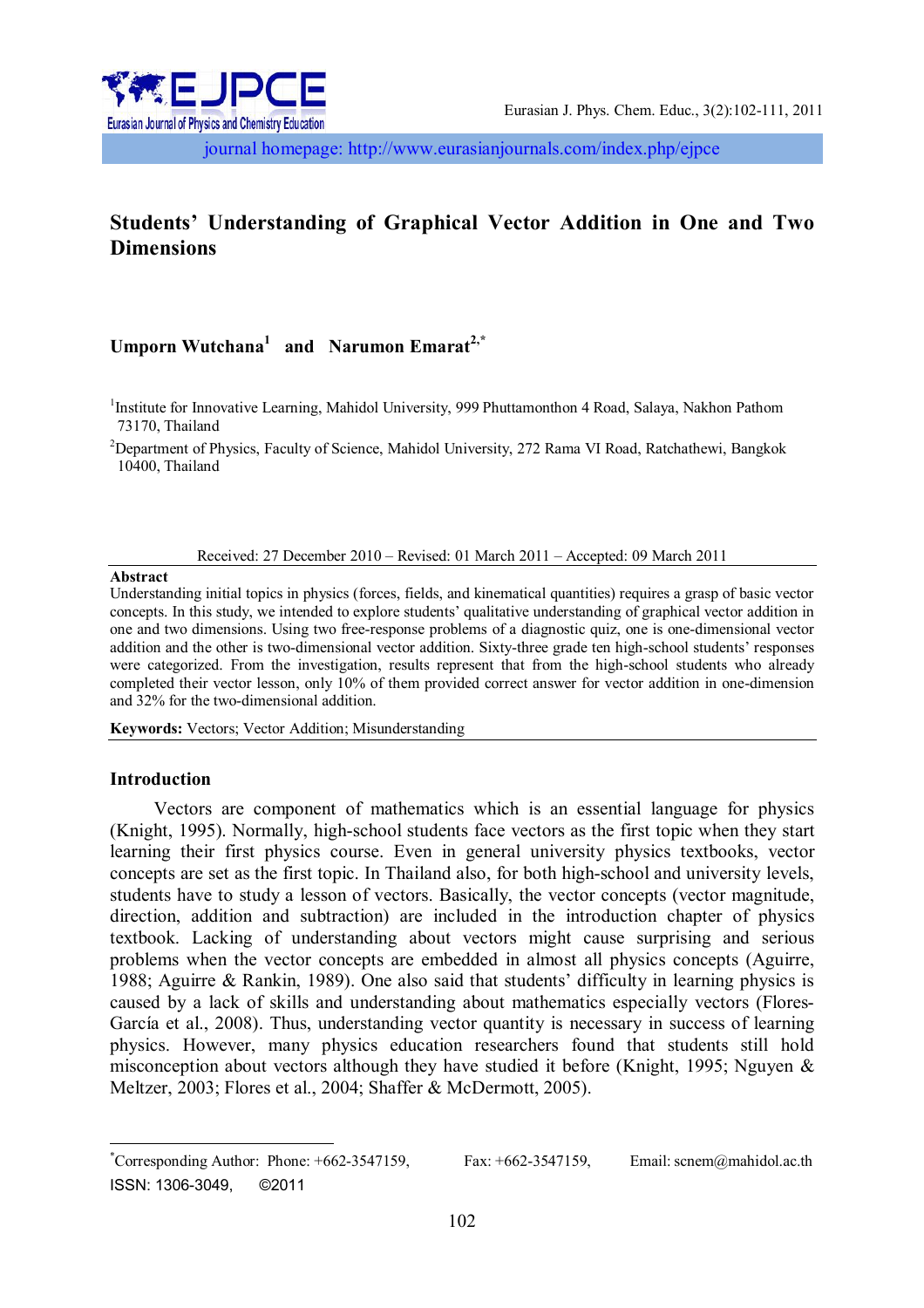In this study, we intended to explore students' qualitative understanding of graphical vector addition in one and two dimensions after being taught with a traditional lecture style. Since most physics teachers in Thailand still use traditional teaching methods, a radical change of the existing methods seems to be problematic for the teachers as a large amount of course content needs to be covered. Thus, it is interesting to know how high-school students who already completed their vector lesson with traditional class understand the concept of graphical vector addition which is the basic concept needed to understand physics. Physics instructors could get a better idea of how to set up an appropriate teaching approach to enhance their students' understanding when they know what difficulties the students have with vector addition. This study aims to investigate Thai high-school student understanding of graphical vector addition after traditional instructions.

### *Background*

It might be deduced from previous studies that understanding of initial topics in physics requires the ability to reason about vectors (Knight, 1995; Nguyen & Meltzer, 2003; Flores et al., 2004; Shaffer & McDermott, 2005). Students require a good grasp of basic vector concepts to succeed in a physics course (Sheets, 1998). As the starting point, Knight (1995) surveyed students' pre-understanding of vector concepts before starting calculus-based physics course using his *Vector Knowledge Test* focusing on algebraic aspects of vectors. The results from his study showed that less than half of those students have sufficient skills with vectors to read the text and solve typical problems although they have studied the concept of vectors before. In the years 2000-2001, for both fall and spring semesters, Nguyen and Meltzer (2003) investigated 2,031 physics students' understanding of vector addition, magnitude, and direction for problems presented in graphical form. They administered a seven-item quiz, including free-response problems, in all introductory general physics courses at Iowa State as pre/post-test. Results showed that most of the students were unable to carry out two-dimensional vector addition after completing a physics course. Flores et al. (2004) described some of the procedural and reasoning difficulties they observed in students' use of vectors. Consistent with the work of Nguyen and Meltzer (2003), students have difficulties performing basic vector operation. They found that many students were not able to add or subtract vectors graphically after traditional instruction, and could not answer qualitative questions about vector addition and subtraction. Shaffer and McDermott (2005) investigated the ability of university students to treat velocity and acceleration as vectors in one and two dimensions. Some vector difficulties were identified among those students. Not only the introductory students but also many precollege teachers and even graduate students, vector operation difficulties were observed. Flores-Garc´ıa et al. (2008) concluded from the literatures that most students have difficulties with vector addition and subtraction for both with and without physical context. After traditional instruction in introductory physics, some students still have those difficulties while a few researches have tried to improve student understanding of vector concepts (Roche, 1997; Sheets, 1998; Shaffer & McDermott, 2005). In our study, a traditional instruction in the Thai context is investigated to see how it affects high-school students' understanding.

# **Methodology**

We collected data from 2 classes of grade ten students, one class with 32 students and the other class with 31 students, from a medium size public school containing approximately 900 students and 48 teachers. These two classes took their first physics course with the same physics teacher. The course was taught using traditional lecture style for both classes in which the teacher always dominates the class. During the lecture, the teacher presents material to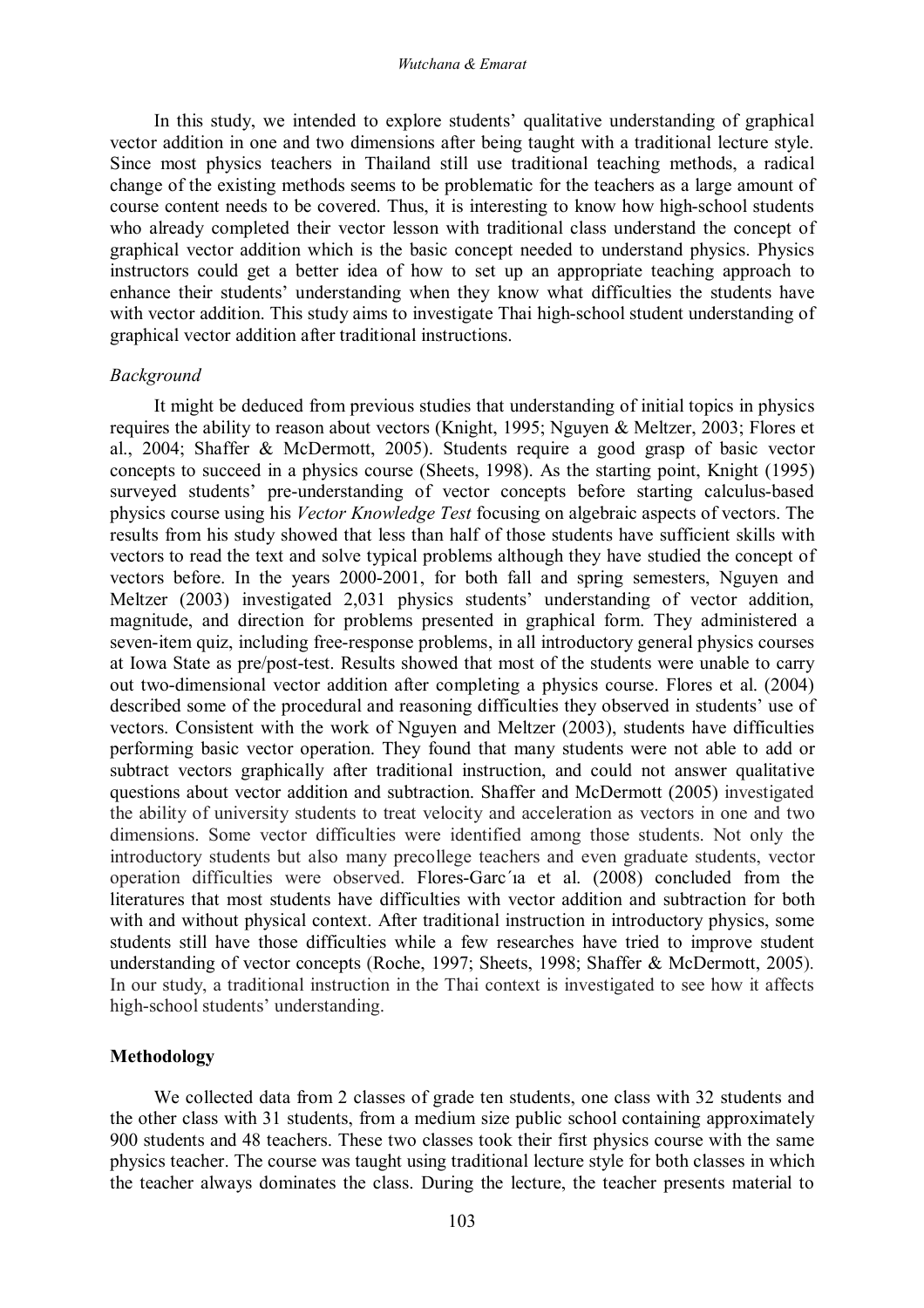students and the students learn passively; listening, taking notes, and rarely asking questions. Occasionally, the teacher would ask some students to show how to solve problems in front of the class. The first chapter taught in these classes was *Introduction chapter* including physical quantities, SI units and vectors (focusing on magnitude, direction, addition and subtraction).

The lecture on the vector content is given two times within one week. Each lecture was given on a separate day and lasted for two hours. Graphical vector addition was taught as part of the first two-hour lecture. The graphical vector addition was first transferred to students simply by telling. Teaching by telling is mostly used for other topics in this course. The teacher told the students how to add two vectors graphically using the "tip-to-tail" strategy. This is how the teacher told the students:

To add any two vectors graphically, we start with drawing an initial vector while its magnitude and direction is preserved. Then, connect the initial vector's tip to the second vector's tail and while doing this the magnitude and direction of the second vector should also be preserved. Finally, a new vector is formed by dragging from the initial vector's tail to the second vector's tip. This new created vector is called a resultant vector.

After this, the teacher showed the whole class how to add vectors graphically in one dimension and the students copied everything into their own notes. Then, all students were assigned to work with some examples. One or two students were then asked to give the solution in front of the class. Right here, some student mistakes would be corrected and students were allowed to ask any question that they might have. After this, graphical vector addition in two dimensions was presented to the students with the same teaching strategy. After completion of the lecture, some vector addition problems were assigned as student homework.

The two classes finished their first chapter nearly at the same time and faced all the same activities including in-class examples and homework problems. Before starting the next chapter, a diagnostic quiz measuring students' understanding of vector direction, magnitude and addition presented in a graphical form was administered to the students. Students in both classes did not learn about vector before and since vector content is not what we learn or face in daily life, especially for graphical vector addition and subtraction, it is acceptable that the students had no prior knowledge about this topic. Therefore, pre-test is considered not essential in this study. The diagnostic quiz was translated from the work of Nguyen and Meltzer (2003). It is a seven-item quiz, including problem 1: vector magnitude, problem 2: vector direction, problem 3: qualitative vector addition, problem 4: one-dimensional vector addition, problem 5: two-dimensional vector addition, problem 6: two-dimensional vector subtraction, and problem 7: comparison of resultant magnitude. Students were asked to give a free response for problems 1, 2, 4, 5 and 6 and to select multiple options from a list for problems 3 and 7. Students spent 20 minutes to complete the quiz and their results were not counted as a course grade.

To understand various algorithms that students used for adding vectors in one and two dimension, two free-response problems (problems 4 and 5) of the diagnostic quiz presented in figure 1 were analyzed. Only these two problems measure student graphical vector addition while the other problems focus on magnitude, direction and subtraction of vectors. Although problem 3 asks students to add vectors qualitatively, it is set as a multiple choice format question. The students just have to select a vector answer that has the same direction as the resultant vector. Therefore, the answers may not reveal students' idea of graphical vector addition. Problem 3 was then omitted in this paper. Then, the student responses were categorized in order to explore their qualitative understanding. The students were not asked to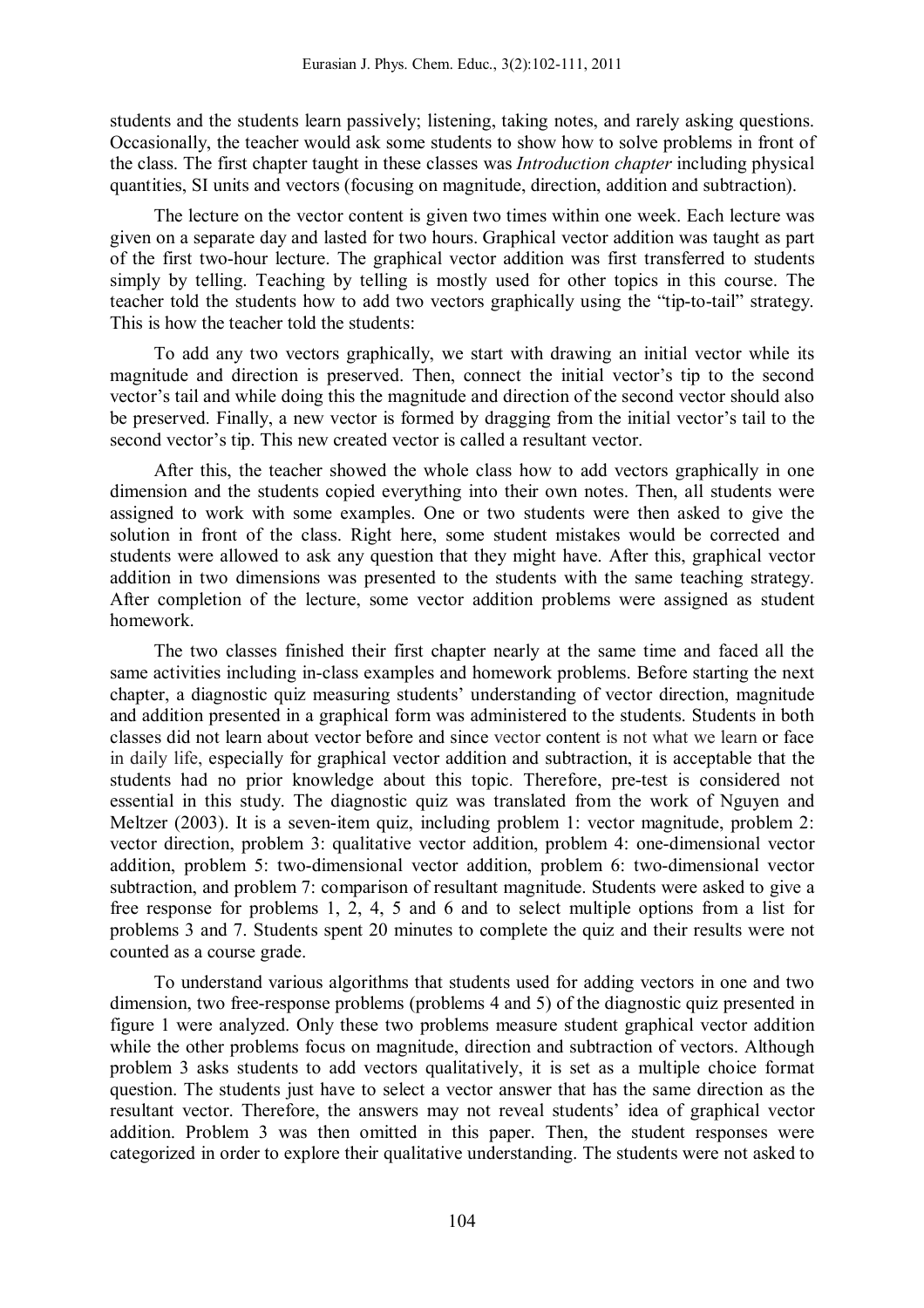provide any explanation for their answers but their drawings can reveal how they figure out their answers.

#4: In the space to the right, drew  $\overline{R}$  where  $\overline{R} = \overline{A} + \overline{B}$ . Clearly label it as the vector  $\overline{R}$ .

|                                                    |                   |  | ----- | _____ |   |  |        |    |    |  |      | ------ |                                                           |      |  |  |       |                               | _______ |      |
|----------------------------------------------------|-------------------|--|-------|-------|---|--|--------|----|----|--|------|--------|-----------------------------------------------------------|------|--|--|-------|-------------------------------|---------|------|
|                                                    |                   |  |       |       |   |  | ______ | __ | __ |  |      |        | <b>CONSULTANT COMPANY IN CONTRACT OF A REAL PROPERTY.</b> | ____ |  |  | ----- | --------------------<br>----- |         | ---- |
| -                                                  | <b>STATISTICS</b> |  |       |       |   |  |        |    |    |  |      |        |                                                           |      |  |  |       |                               |         |      |
| <b><i>CONTRACTOR CONTRACTOR COMMUNICATIONS</i></b> |                   |  | .     |       | о |  |        |    |    |  | ____ |        |                                                           |      |  |  |       |                               |         |      |
|                                                    |                   |  |       |       |   |  |        |    |    |  |      |        |                                                           | __   |  |  |       |                               |         |      |

#5: In the figure below there are two vectors  $\vec{A}$  and  $\vec{B}$ . Draw a vector  $\vec{R}$  that is the sum of the two, (i.e.,  $\vec{R} = \vec{A} + \vec{B}$ ). Clearly label the resultant vector as  $\vec{R}$ .



Figure 1. Two free-response problems of the diagnostic quiz probing students' understanding of one and two-dimensional vector addition (Nguyen & Meltzer, 2003)

# **Results and Discussion**

*One-dimensional vector addition*

| Category  | <b>Description</b>                        | Students $(\% )$ |
|-----------|-------------------------------------------|------------------|
| (a)       | Correct answer                            | 10               |
| (b)       | Missing direction of $\overrightarrow{R}$ | 3                |
| (c)       | Various ways to attach the two            |                  |
|           | vectors but gives no $\overline{R}$       | 49               |
| (d)       | Connecting original vectors from tail     |                  |
|           | to tail                                   | 11               |
| (e)       | Making various triangles                  | 13               |
| Other     | Other answers                             | 3                |
| No answer | No answer                                 |                  |

**Table 1.** Categories of students' understanding of graphical vector addition in one dimension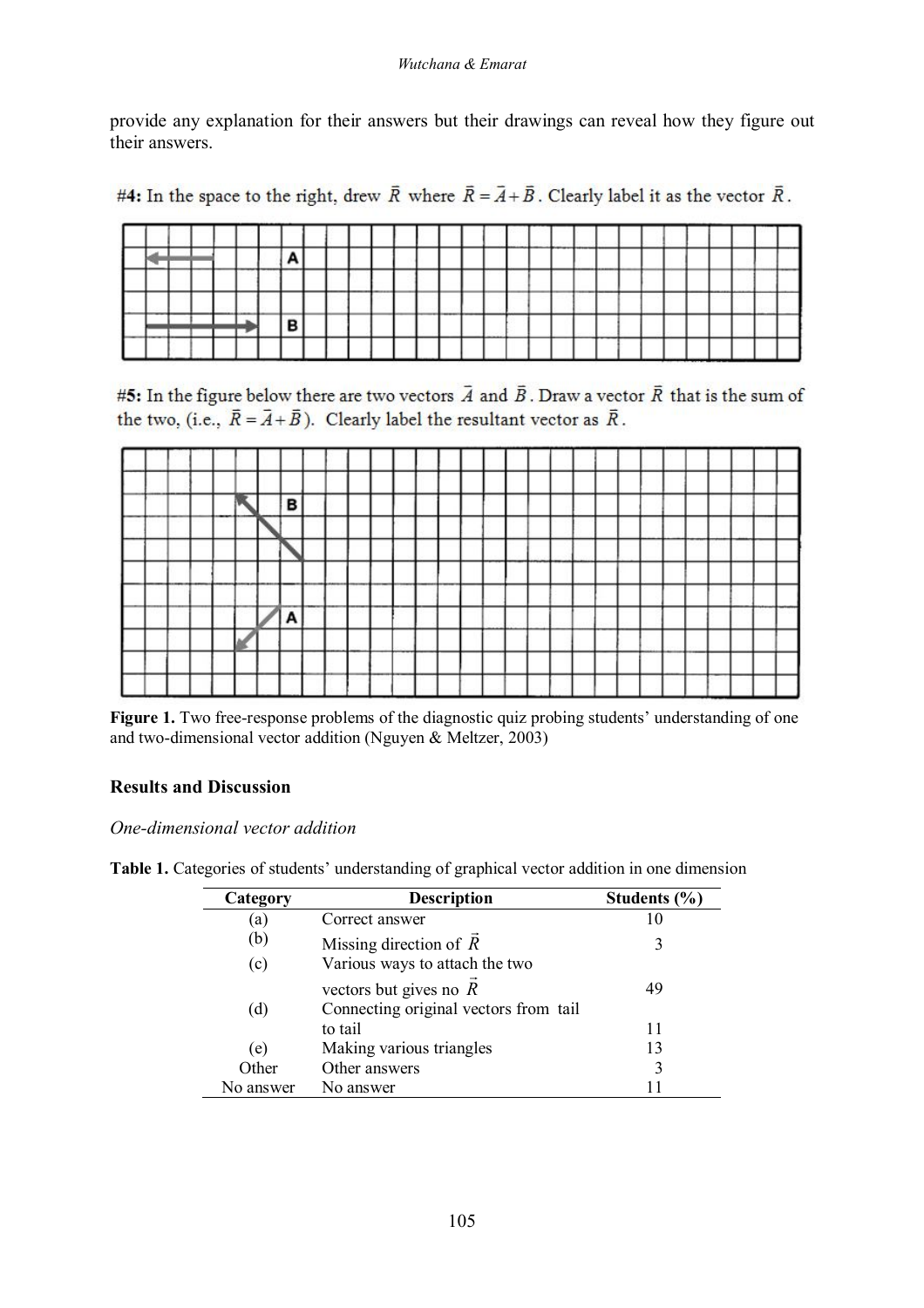Table 1 presents the category of the 63 grade ten students' responses to problem 4 which was used to classify students' understanding of one-dimensional vector addition. The students' responses were categorized into 7 categories labeled as (a), (b), (c), (d), (e), Other, and No answer. The category description and percentages of students giving those answers are presented. There are only 10% of the students provided correct answers to problem 4.  $3\%$ of them drew the resultant vector *R* without its direction. Surprisingly, students added the one-dimensional vectors following incorrect algorithms. Almost half of the students attached the two vectors, in one dimension, in different ways and gave no resultant vector  $R$ . 11% of them connected the two original vectors as shown in the problem from tail to tail and the resultant vector appeared two dimensions. 13% re-oriented the vectors and made various triangles while 11% gave no answer. Examples of the students' drawings and answers in each category are presented in Figure 2.



**Figure 2.** Students' responses to graphical vector addition in one dimension: (a) provide correct answer; (b) miss direction of  $R$ ; (c) attach the two vectors with no  $R$ ; (d) connect the original vectors from tail to tail; (e) re-orient the vectors and create triangles.

The students' misunderstanding in categories (c), (d) and (e) is consistent with the finding of Nguyen and Meltzer (2003). In our case, we also found two-head arrows with eight boxes long for category (c). There are various kinds of arrows connection as shown in figure 2(c). For category (b), the students' answer seems to be correct but miss the direction of *R*. Possible reasoning is that the students forgot to put the direction of  $R$ . For category (d), students did not make an effort to re-draw vectors  $A$  and  $B$  to attach them together. They simply drew a resultant vector  $R$  as a connection between the two original vectors shown in the problem. For category (e), it is quite a surprise that the students re-oriented the vectors.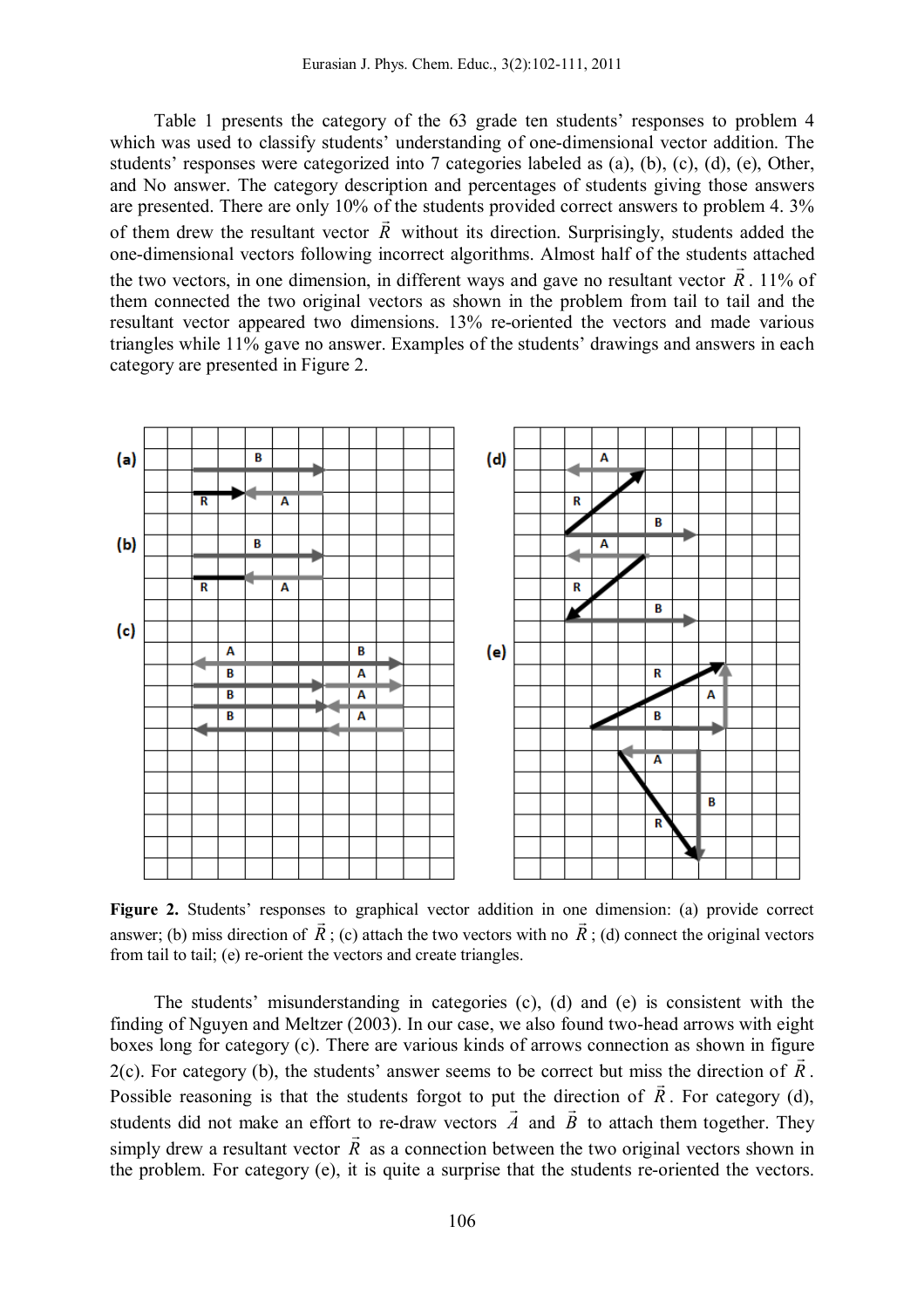Student's answers in categories (d) and (e) show that they did not realize that they were adding vectors in one dimension and so the resultant vector should be one dimensional.

### *Two-dimensional vector addition*

| Category  | <b>Description</b>                        | Students $(\% )$ |
|-----------|-------------------------------------------|------------------|
| (a)       | Correct answer                            | 32               |
| (b)       | Missing direction of $\overrightarrow{R}$ | 10               |
| (c)       | Wrong direction of $R$                    | 19               |
| (d)       | Connection of the two vector tips         |                  |
| (e)       | Making various triangles                  | 14               |
| (f)       | Connecting original vectors from tip      |                  |
|           | to tail or tail to tip                    | 6                |
| Other     | Other answers                             |                  |
| No answer | No answer                                 |                  |

**Table 2.** Categories of students' understanding of graphical vector addition in two dimensions

Table 2 presents 8 categories of the students' responses to problem 5. This problem was used to classify students' understanding of two-dimensional vector addition. The categories are labeled as (a), (b), (c), (d), (e), (f), Other, and No answer. The description and percentage of students in each category are presented. The students' graphical answers in each category are presented in Figure 3.

Higher than those of problem 4, there are  $32\%$  of the students provided the correct answer to problem 5. 10% of them drew *R* without its direction and 19% drew *R* with a wrong direction. These represent that the students did not really understand how to perform two-dimensional vector addition graphically. Categories (a), (b) and (c) show us that the students could re-draw and connect the two vectors correctly but gave the wrong or even missed the direction of the resultant vector. 5% of the students connected the two vector tips together after the vector tails were attached as presented in figure 3(d). 14% of them reoriented and/or re-sized the vectors and made various triangles. 6% of the students connected the two original vectors from tip to tail or tail to tip without re-drawing and attaching the two vectors together while 11% gave no answer.

From the 5 categories ((b) to (f)) of students' misunderstanding of two-dimensional vector addition, only category (d), connecting the two vector tips together, is consistent with the finding of Nguyen and Meltzer (2003). Differ from this study, we found that most of the students provided answers either with missing or wrong direction of*R* . Some students surprisingly made triangles with no understanding while others only made a connection between the original vectors presented in the problem, as shown in figures 3(e) and 3(f), respectively.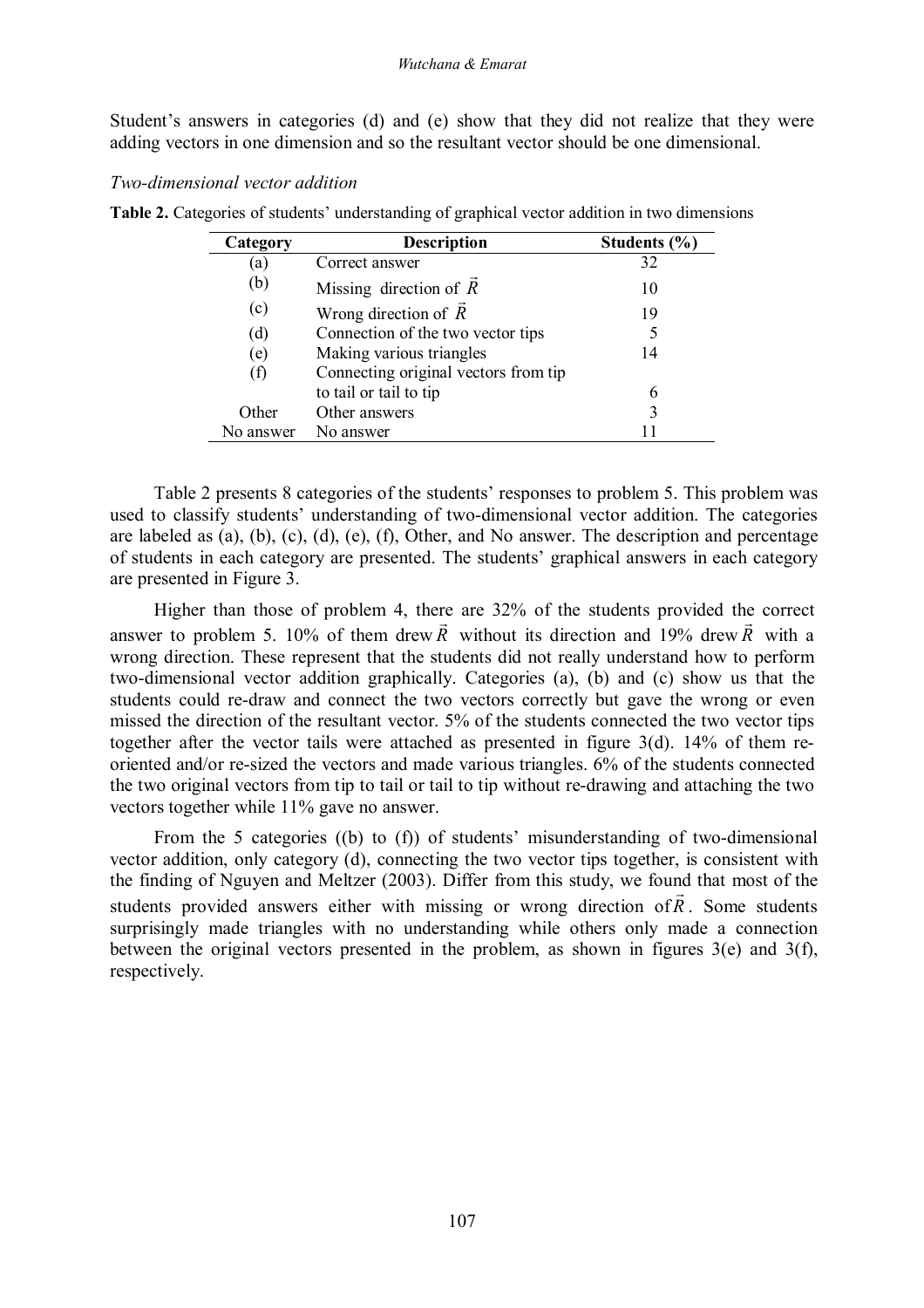

**Figure 3**. Students' responses to graphical vector addition in two dimensions: (a) provide correct answer; (b) miss direction of  $R$ ; (c) provide wrong direction of  $R$ ; (d) connect tips of the two vectors; (e) re-orient the vectors and create various triangles; (f) connect the original two vectors from tip to tail or tail to tip.

It might be deduced from our findings that there are six categories of student misunderstanding about graphical vector addition in one and two dimensions. The misunderstanding comprises (1) missing the direction of *R* , (2) giving a wrong direction of *R*, (3) attaching two vectors in various ways and not giving *R*, (4) connecting two original vectors without making an attachment, (5) making various triangles, and (6) connecting between two vector tips.

For category (1), when looking at the student responses in figures 2(b) and 3(b) we can see that the students already attached the two vectors correctly and gave the correct magnitude of the resultant vectors. It is possible that the students simply forgot putting the direction of *R* or they might not be aware of all the vector properties. The percentage of students in this category was found more in the two-dimensional vector addition problem. To avoid this misunderstanding, physics instructors should emphasize that all vector quantities comprise magnitude and direction and should spend some times to check if students understand about this point during classes.

Wrong directions of *R*  $\overline{a}$ in category (2) occurred in the two-dimensional vector addition (see category  $(c)$  in table 2 and figure  $3(c)$ ). The results show that students made the attachment between the two vectors correctly, using a "tip-to-tail" strategy, but finally they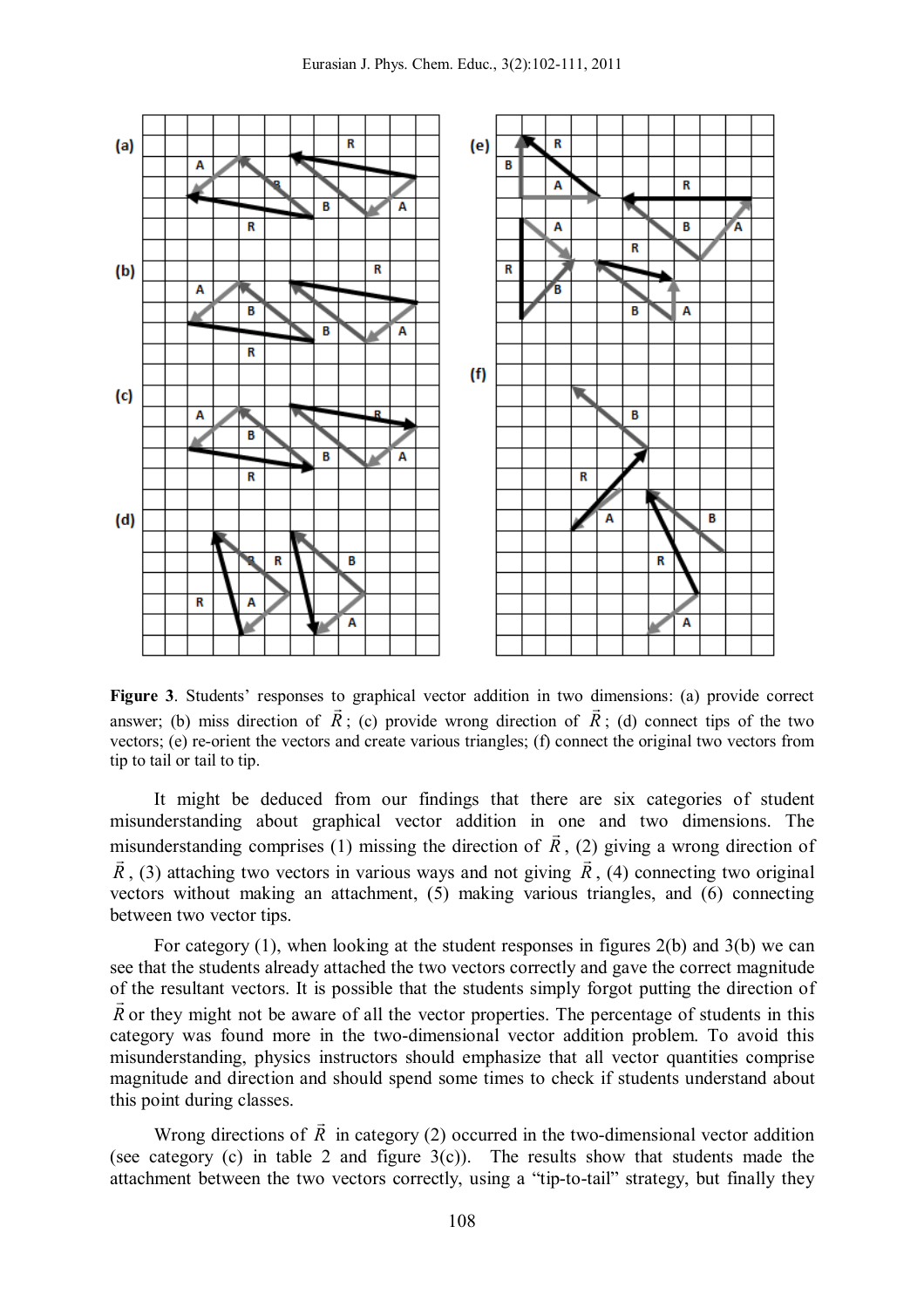gave the wrong direction of *R*  $\rightarrow$ . By looking at figure 3(c), one possible explanation is that the students tried to make the arrow of  $R$  so that the formed triangle is "flowing" in one direction. They might not remember when the teacher told them how to draw a resultant vector. The only thing they could remember seems to be the "tip-to-tail" connection.

For category (3), a large number of students attached two one-dimensional vectors following incorrect algorithms (see figure  $3(c)$ ). They added the vectors by attaching them on the same horizontal line and in various ways: tip to tip; tail to tail and; tip to tail. Some students did not preserve the direction of those vectors and, more importantly, all of them gave no resultant vectors. It is possible that when they attached two vectors on the same line the students did not know where to draw the resultant vector *R* or they might think that the attachments themselves were already the resultant vectors. The students in this category did not know that the one-dimensional vectors shown in the quiz can be attached on different lines so that a resultant vector can be drawn more obviously. Perhaps the instructors should show how to do this to students through many examples.

In category (4), students connected two original vectors presented in the problem from tail to tail (see figure  $2(d)$ ) and tip to tail or tail to tip (see figure  $3(f)$ ). No attempts were made in order to attach the two vectors together. These students might not know or were not assured that the vectors can be copied and moved to somewhere else while their magnitude and direction are preserved. The one thing they were certain of is that the resultant vector is formed by drawing a connection between the two given vectors. However, some could not remember exactly which direction their resultant vectors should be drawn; tip to tail or tail to tip.

Making various triangles in category  $(5)$ , as shown in figures  $2(e)$  and  $3(e)$ , is different from students' misunderstanding found in category (4). These students knew that vectors can be moved but they were not aware that the magnitude and directions have to be preserved.

The findings of categories (3), (4) and (5) suggest that before students learn how to add vectors in one and two dimensions, instructors should assure the students that vectors can be moved and also ensure that they must preserve vectors' magnitude and direction while moving them. An exercise or homework on moving vectors might be needed.

For the last category, connection of two vector tips is found only in the two-dimensional vector addition (see figure  $3(d)$ ). We can see that the students knew how to move those vectors and preserve their magnitudes and directions. The major problem for these students is that they did not know the correct way to attach the two vectors. They simply attached the vector tails together and then made the connection between the vector tips to form a resultant vector. Although a small number of students in this category are found, instructors should still be aware of this misunderstanding when teaching two-dimensional addition.

From these findings, we see that after a traditional teaching on graphical vector addition, some students ignored the direction of *R* . They did not place an arrow on the line. Many students added the vectors by creating a wrong triangle. Most of them thought that adding two vectors meant just attaching them to each other without knowing how to do it properly. Others did not understand that vectors can be moved to make a connection. These are consistent with what physics teachers expected; students will find difficulty based on their experience of how they worked in class (Poynter & Tall, 2005). Our findings here are also consistent with the previous work that students still hold misunderstanding about vector addition after traditional teaching (Knight, 1995; Nguyen & Meltzer, 2003; Flores et al., 2004).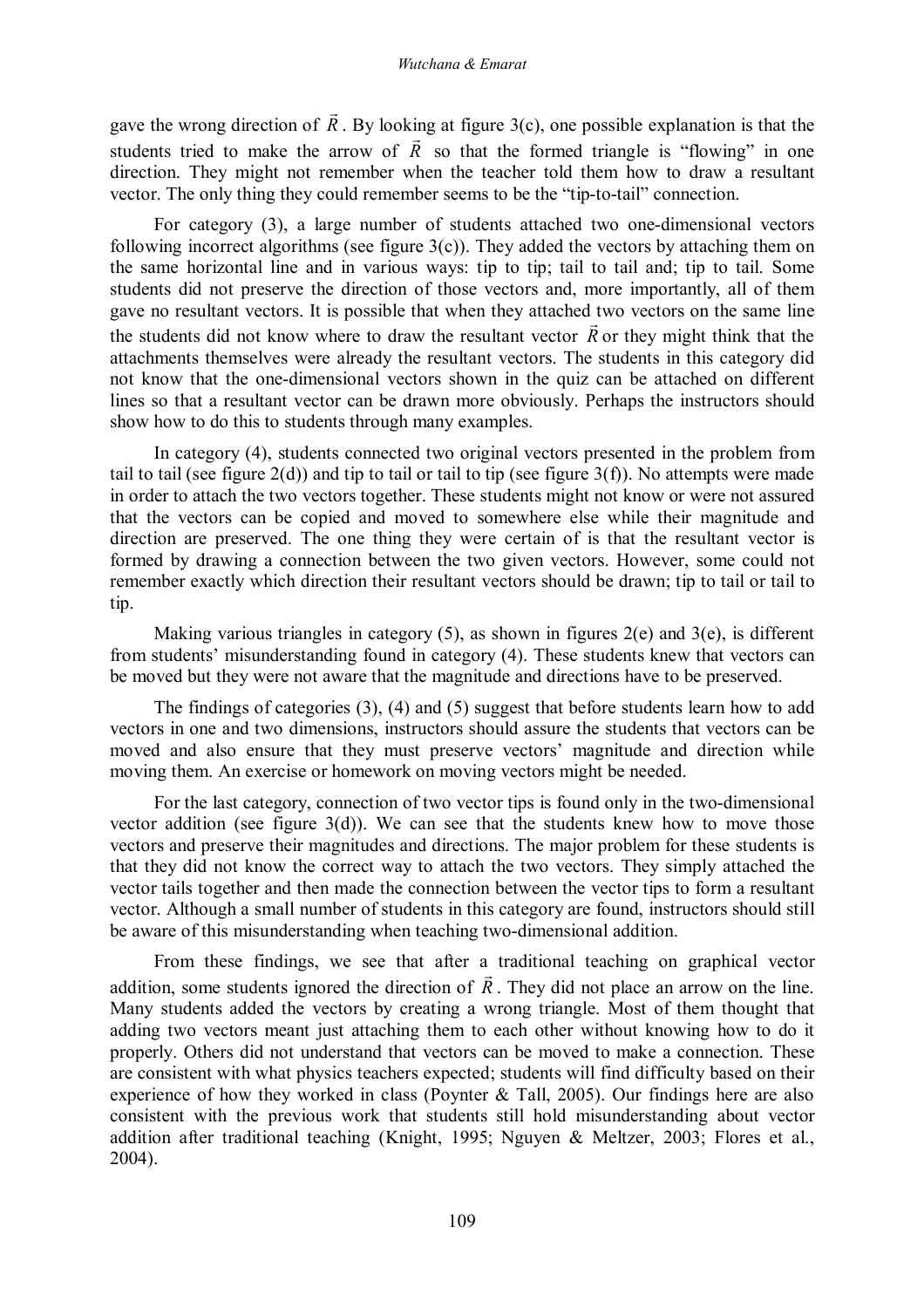### **Conclusion**

Consistent with the previous work, students still hold misunderstanding about vector addition after a traditional teaching. There is a variety of student misunderstanding of graphical vector addition found in our study. Student difficulties were observed when we asked the students to add vectors graphically without any physical context. The students did not grasp the important concept about the vector direction and how a vector may be moved while its magnitude and direction are preserved. Many students are still confused about the "tip-to-tail" strategy. These might cause future problems to their physics study. Student might be unable to use vectors in solving problems about kinematical quantities, forces or fields. Students might fail to add physical forces in any situation to find a net force.

Our investigation suggests that when teaching about graphical vector addition in one and two dimensions, there are four important points that the instructors should check to make sure that their students understand: 1) students realize that vector quantities comprise of both magnitude and direction; 2) students understand that a vector can be moved and while moving a vector, its magnitude and direction must be preserved; 3) students know that when adding two vectors, one vector's tip must be attached to the other vector's tail and; 4) students are clear that the direction of the resultant vector points from the tail of the initial vector to the tip of the second vector.

It is necessary to probe students' understanding of vector concepts even after the lesson. Physics instructors should make sure that students are able to carry out vector addition graphically in one and two dimensions after completing the study. A careful instruction on vectors is needed. Active learning and teaching (Roche, 1997; Sheets, 1998; Shaffer & McDermott, 2005) are as much promise for helping students significantly improve their conceptual understanding. When accompanied with considering those four critical points the instructors could help students get higher gains on graphical vector addition in one and two dimensions. Computer based teaching is also one interesting choice which can maximize the efficiency of a teaching and learning process and increase the standards of students' achievement (Çataloğlu, 2006; Tsegaye et al., 2010). Without clearing up student misunderstanding of vector concepts, we cannot expect that students will correctly apply vectors in many basic and advanced physics topics.

### *Acknowledgements*

The authors would like to thank all the member of the Physics Education Network of Thailand (PENThai) for many valuable discussions and suggestion. We also give thanks to the Institute for Innovative Learning, Mahidol University, the Thailand Center of Excellence in Physics (ThEP) and the Institute for the Promotion of Teaching Science and Technology (IPST) for providing in parts the support to this study.

### **References**

Aguirre, J.M. (1988). Student preconceptions about vector kinematics. *The Physics Teacher*, 26(4), 212-216.

- Aguirre, J.M. & Rankin, G. (1989). College students' conceptions about vector kinematics. *Physics Education,* 24(5), 290-294.
- Çataloğlu, E. (2006). Open source software in teaching physics: A case study on vector algebra and visual representations. *The Turkish Online Journal of Educational Technology*, 5(1), 68-74.